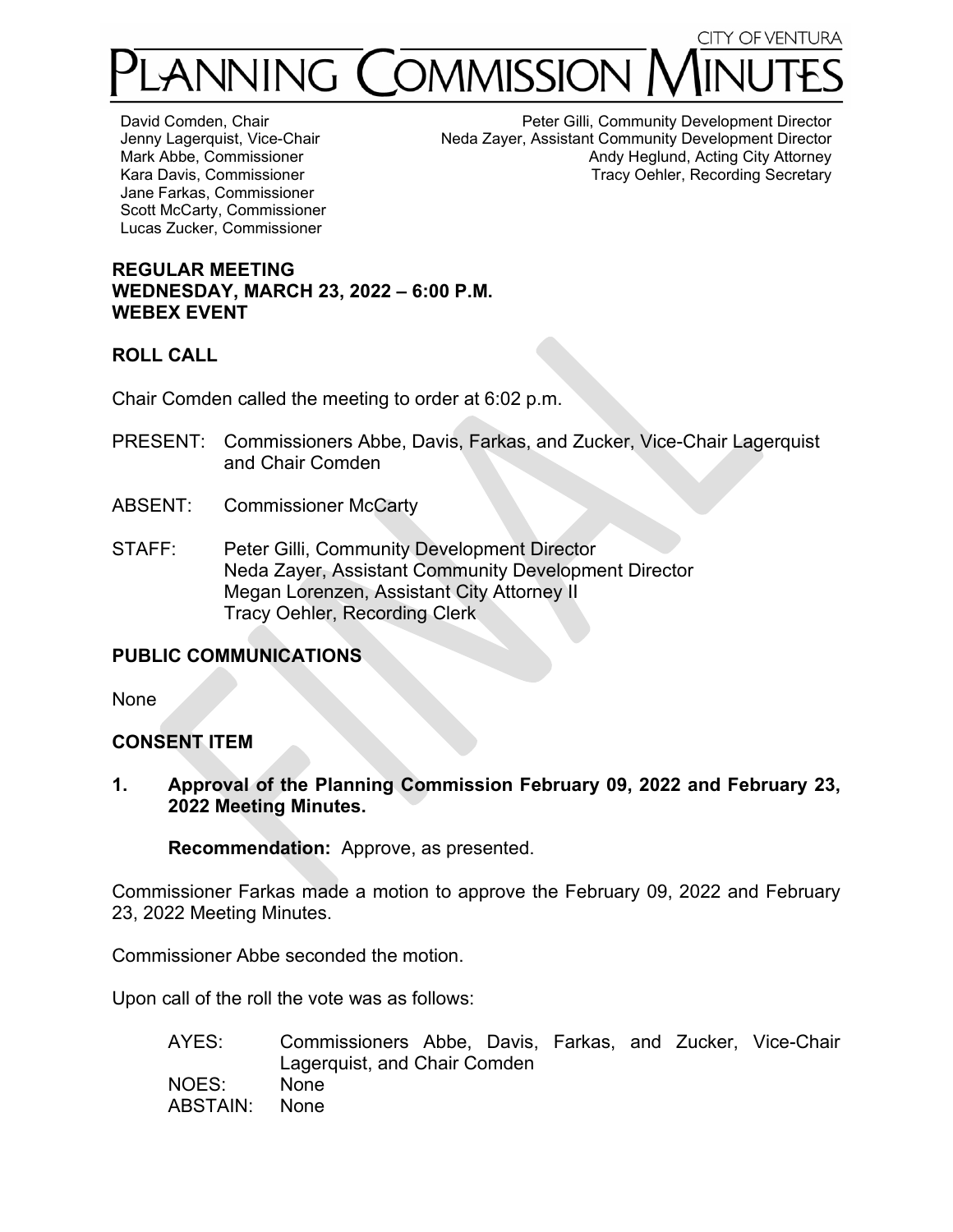Planning Commission Meeting Minutes – FINAL March 23, 2022 Page 2 of 4

#### ABSENT: Commissioner McCarty

Recording Clerk Tracy Oehler declared the motion carried 6-0 with Commissioner McCarty absent.

#### **FORMAL ITEM**

#### **General Plan Conformance Review of the 2023-2027 Capital Improvement Plan.**

Request for a General Plan Conformance Review of the proposed 2023-2027 Capital Improvement Plan.

**Recommendation:** That the Planning Commission approve by resolution that the proposed 2023-2027 Capital Improvement Plan is in conformance with the General Plan:

- 1. Project No. 96922
- 2. Project Nos. 95109, and 97967
- 3. Project No. 95130
- 4. Project No. 96945
- 5. Remaining Projects

#### **SPEAKERS:**

**Staff:** Phil Nelson, Public Works Director **Applicant:** City of Ventura, Public Works Department **Members of Public:** None **Emails:** None **Documents:** Staff PowerPoint Presentation **Ex-Parte Communication:** None

Commissioner Farkas made a motion to approve Project 96922.

Commissioner Abbe seconded the motion.

Upon call of the roll the vote was as follows:

| Commissioners Abbe, and Farkas, Vice-Chair Lagerquist, and Chair |
|------------------------------------------------------------------|
| Comden                                                           |
| <b>None</b>                                                      |
| ABSTAIN: Commissioners Davis and Zucker                          |
| <b>ABSENT:</b> Commissioner McCarty                              |
|                                                                  |

Recording Clerk Tracy Oehler declared the motion carried 4-0 with Commissioners Davis and Zucker abstained, and Commissioner McCarty absent.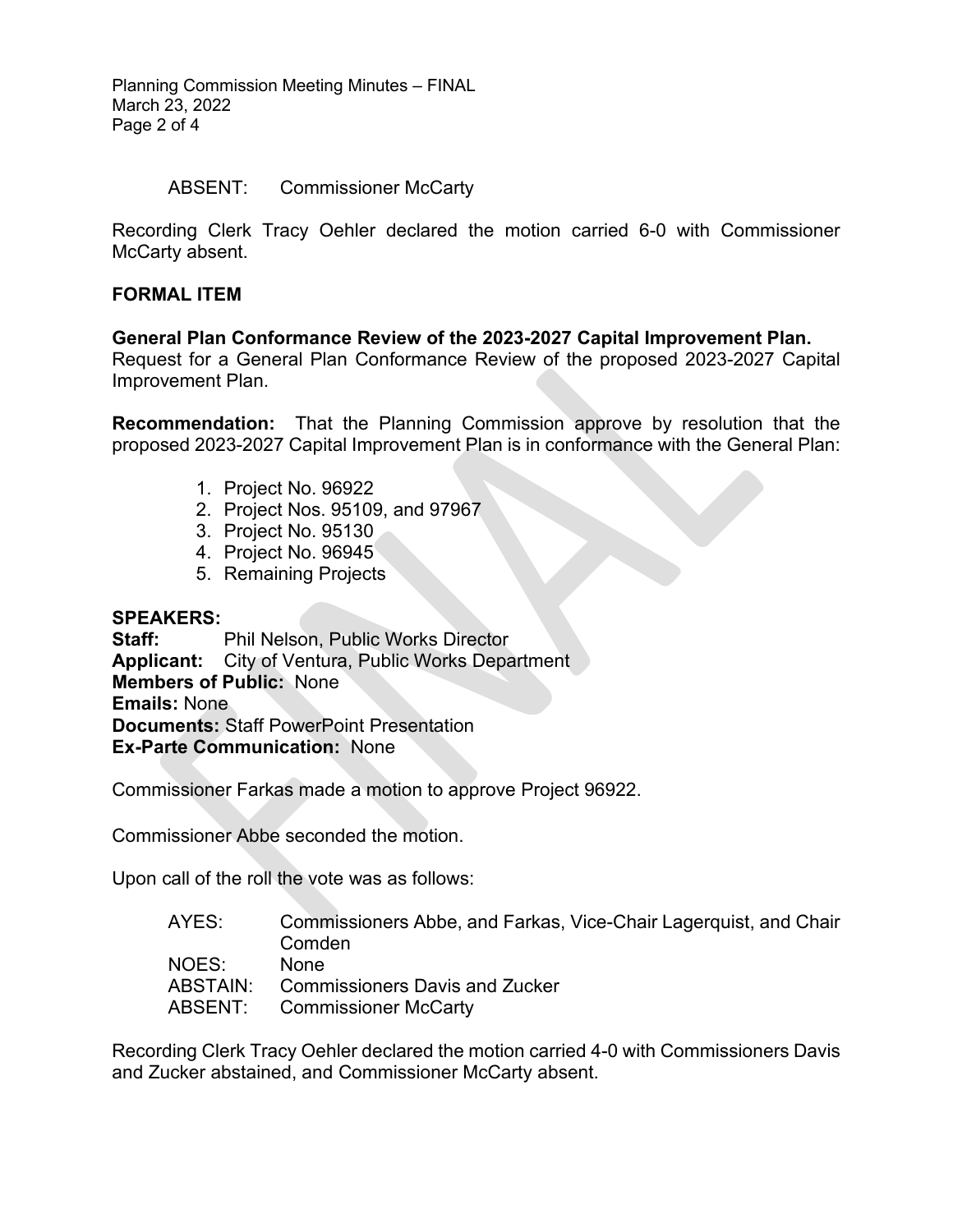Planning Commission Meeting Minutes – FINAL March 23, 2022 Page 3 of 4

Commissioner Abbe made a motion to approve Projects 95109, and 97967.

Vice-Chair Lagerquist seconded the motion.

Upon call of the roll the vote was as follows:

| and Chair Comden                    |  |                                                               |
|-------------------------------------|--|---------------------------------------------------------------|
| None                                |  |                                                               |
| ABSTAIN: Commissioner Farkas        |  |                                                               |
| <b>ABSENT:</b> Commissioner McCarty |  |                                                               |
|                                     |  | Commissioners Abbe, Davis, and Zucker, Vice-Chair Lagerquist, |

Recording Clerk Tracy Oehler declared the motion carried 5-0 with Commissioner Farkas abstained, and Commissioner McCarty absent.

Commissioner Farkas made a motion to approve Project 95130.

Commissioner Davis seconded the motion.

Upon call of the roll the vote was as follows:

| AYES: | Commissioners Abbe, Davis, Farkas, and Zucker, and Vice-Chair |
|-------|---------------------------------------------------------------|
|       | Lagerquist                                                    |
| NOES: | <b>None</b>                                                   |
|       | ABSTAIN: Chair Comden                                         |
|       | <b>ABSENT:</b> Commissioner McCarty                           |

Recording Clerk Tracy Oehler declared the motion carried 5-0 with Chair Comden abstained, and Commissioner McCarty absent.

Commissioner Farkas made a motion to approve Project 96945.

Commissioner Zucker seconded the motion.

Upon call of the roll the vote was as follows:

| AYES: | Commissioners Abbe, Farkas, and Zucker, Vice-Chair Lagerquist,<br>and Chair Comden |
|-------|------------------------------------------------------------------------------------|
| NOES: | <b>None</b>                                                                        |
|       | <b>ABSTAIN:</b> Commissioner Davis                                                 |
|       | <b>ABSENT:</b> Commissioner McCarty                                                |